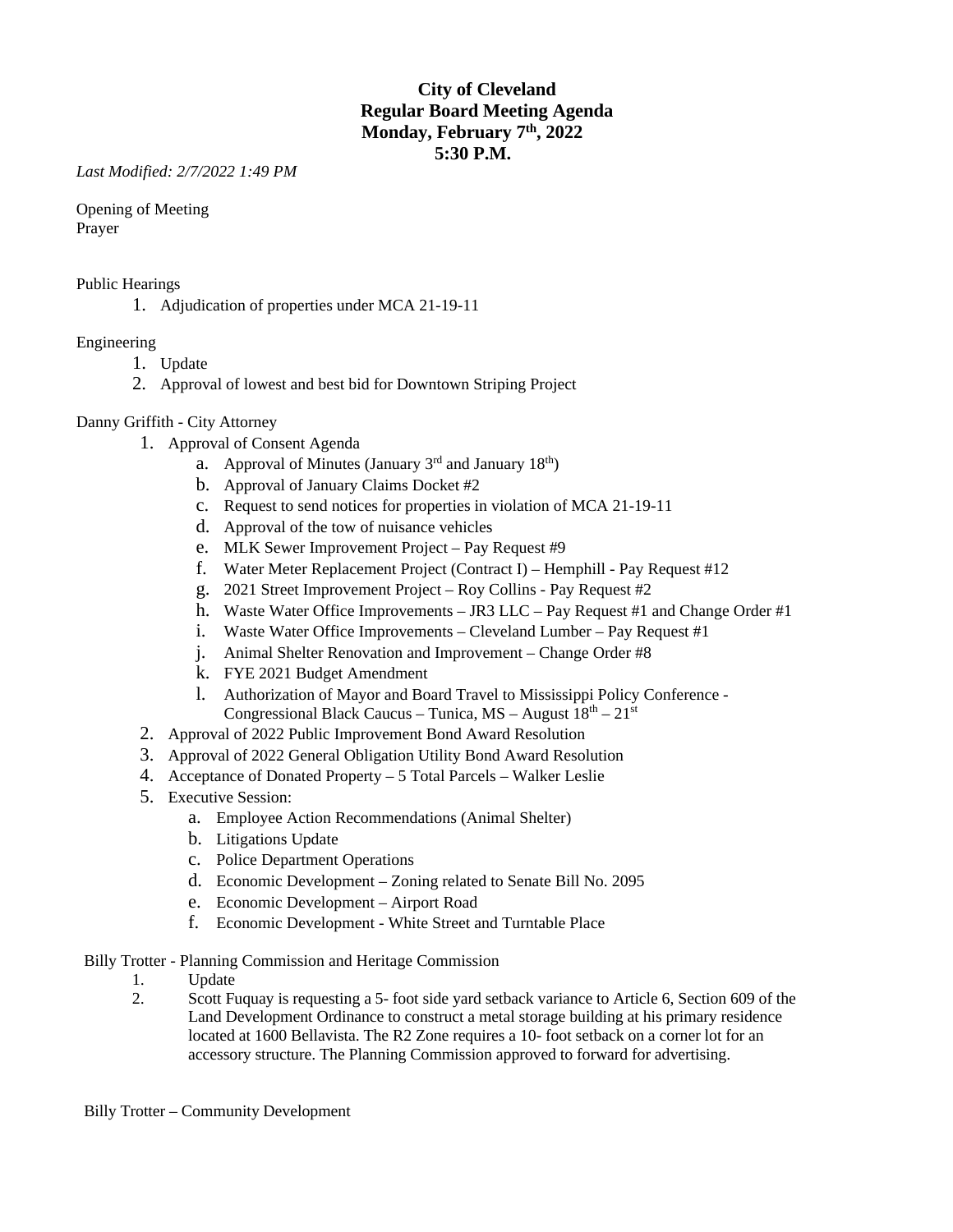# **City of Cleveland Regular Board Meeting Agenda Monday, February 7th, 2022 5:30 P.M.**

- 1. Monthly Permit Report
- Anna Sledge Railroad Museum
	- 1. Update
- Charles Bingham Police

1. Update

- Greg Jackson Fire 1. Update
- Jamie Gregory-Grant Animal Shelter 1. Update
- Hunter Kovac Waste Water 1. Update
- Stephen Ferri Public Works 1. Update
- Clint Johnson Municipal Airport
	- 1. Update

### Jason Woods – Parks & Recreation

- 1. Update
- 2. Approval of lowest and best bid for Bear Pen Park Field #1 Fence Replacement

Dominique Green - City Clerk

- 1. Report of City Clerk
- 2. Discussion of 2022 2023 Health Insurance Plan
- 3. Request date change of second meetings in February and March 2022 to  $4<sup>th</sup>$  Tuesday at 8:30 AM

### Heather Williams - Human Resources

- 1. Monthly Report
- 2. Employee Action Recommendations